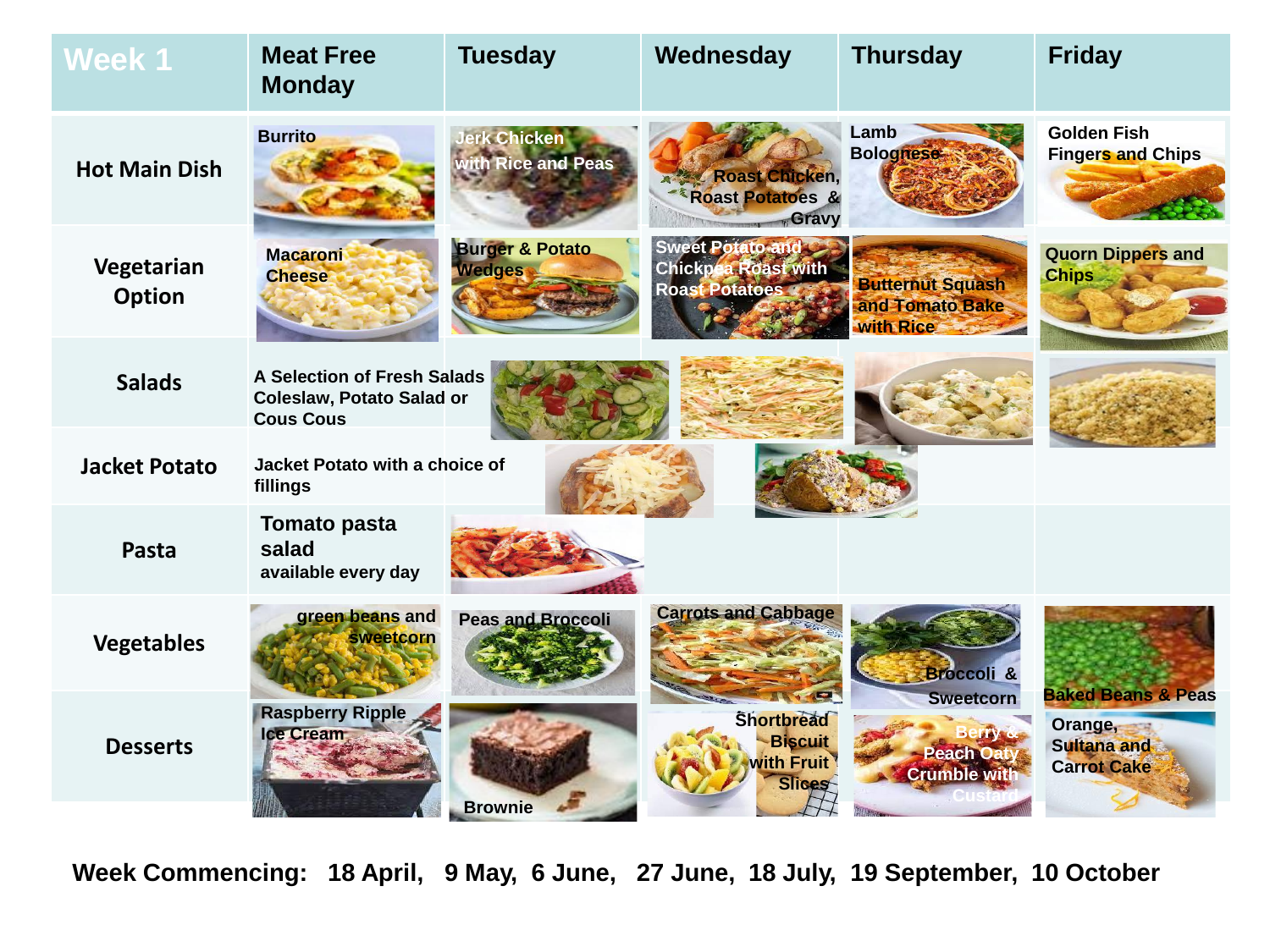| <b>Week 2</b>        | <b>Meat Free</b><br><b>Monday</b>                                                          | <b>Tuesday</b>                                           | Wednesday                                    | <b>Thursday</b>                           | <b>Friday</b>                           |
|----------------------|--------------------------------------------------------------------------------------------|----------------------------------------------------------|----------------------------------------------|-------------------------------------------|-----------------------------------------|
| <b>Hot Main Dish</b> | <b>Veggie Bolognese</b><br>with Penne                                                      | <b>Asian Chicken</b><br><b>Sticky Noodles</b>            | Turkey, Roast<br><b>Potatoes &amp; Gravy</b> | <b>Lamb</b> L                             | <b>Golden Fish Fingers</b><br>and Chips |
| Vegetarian<br>Option | <b>Cheese and</b><br><b>Tomato Pizza</b>                                                   | Vegetable<br>Lasagne                                     | <b>Creamy</b><br><b>Vegetable Pie</b>        | Chickpea &<br>Potato Curry                | <b>Burger with</b><br><b>Chips</b>      |
| <b>Salads</b>        | <b>A Selection of Fresh Salads</b><br><b>Coleslaw, Potato Salad or</b><br><b>Cous Cous</b> |                                                          |                                              |                                           |                                         |
| <b>Jacket Potato</b> | Jacket Potato with a choice of<br>fillings                                                 |                                                          |                                              |                                           |                                         |
| Pasta                | <b>Tomato pasta</b><br>salad<br>available every day                                        |                                                          |                                              |                                           |                                         |
| <b>Vegetables</b>    | <b>Carrot</b> and<br><b>Cucumber Sticks</b>                                                | Peas and Broccoli                                        | <b>Carrots and Cabbage</b>                   | green beans and<br><b>sweetcorn</b>       | <b>Baked Beans &amp; Peas</b>           |
| <b>Desserts</b>      | Flapjack with fruit<br><b>slices</b>                                                       | OrangeShortbread<br><b>Biscuits</b><br>with Fruit Slices | <b>Raspberry Yoghurt</b><br><b>Cake</b>      | <b>Fruity Chocolate</b><br><b>Brownie</b> | Vanilla Ice<br>Cream                    |

**Week Commencing: 25 April, 16 May, 13 June, 4 July, 5 September, 26 September, 17 October**